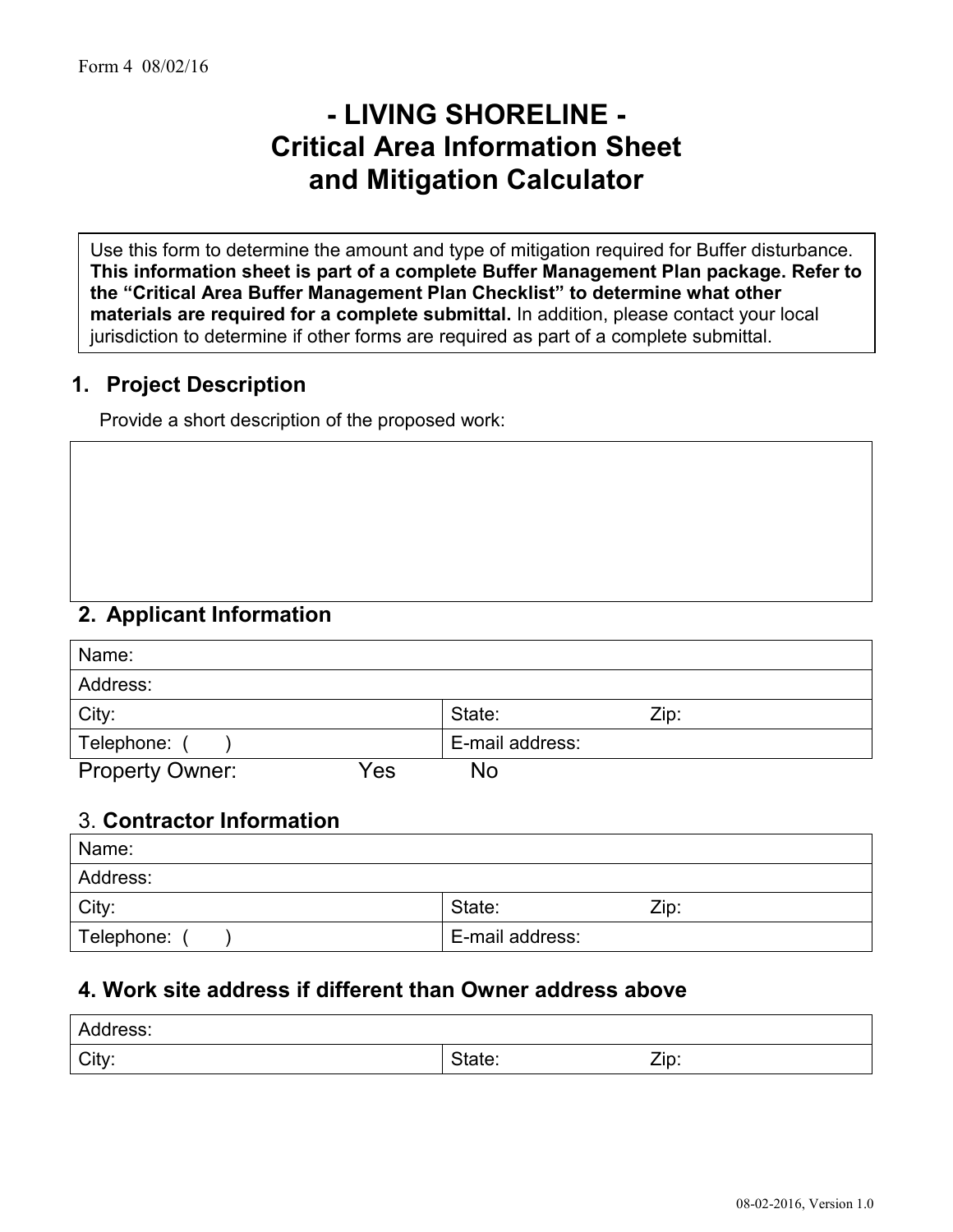# **5. Photographs of the Site Area**

If not provided as part of the MDE application, provide recent photography (within the past six months) of the proposed area where shore erosion control work will be conducted, including photos of the Buffer.

### **6. Access**

The project site will be accessed during construction by (circle one):

Water (via Barge)

Land If by land, will existing access road be used: Yes No

Other (please specify):

### **7. Mitigation Categories:**

Read the description of each category below to determine which of the two categories below fits the proposed project, and complete the information requested. **.**

# **CATEGORY 1**

Existing Buffer is LAWN or LAWN interspersed with trees

**AND**

Permanent Buffer Disturbance extends less than 15 feet landward (as measured from the edge of tidal wetlands)

#### **Canopy Coverage:**

Mitigation is required for any canopy coverage removed. No mitigation is required for Permanent LOD (8.a).

Canopy Coverage Removed | sq feet

### **TOTAL MITIGATION REQUIRED**

**NOTE: The Local Jurisdiction has the right to verify the shoreline conditions as documented on this form.**